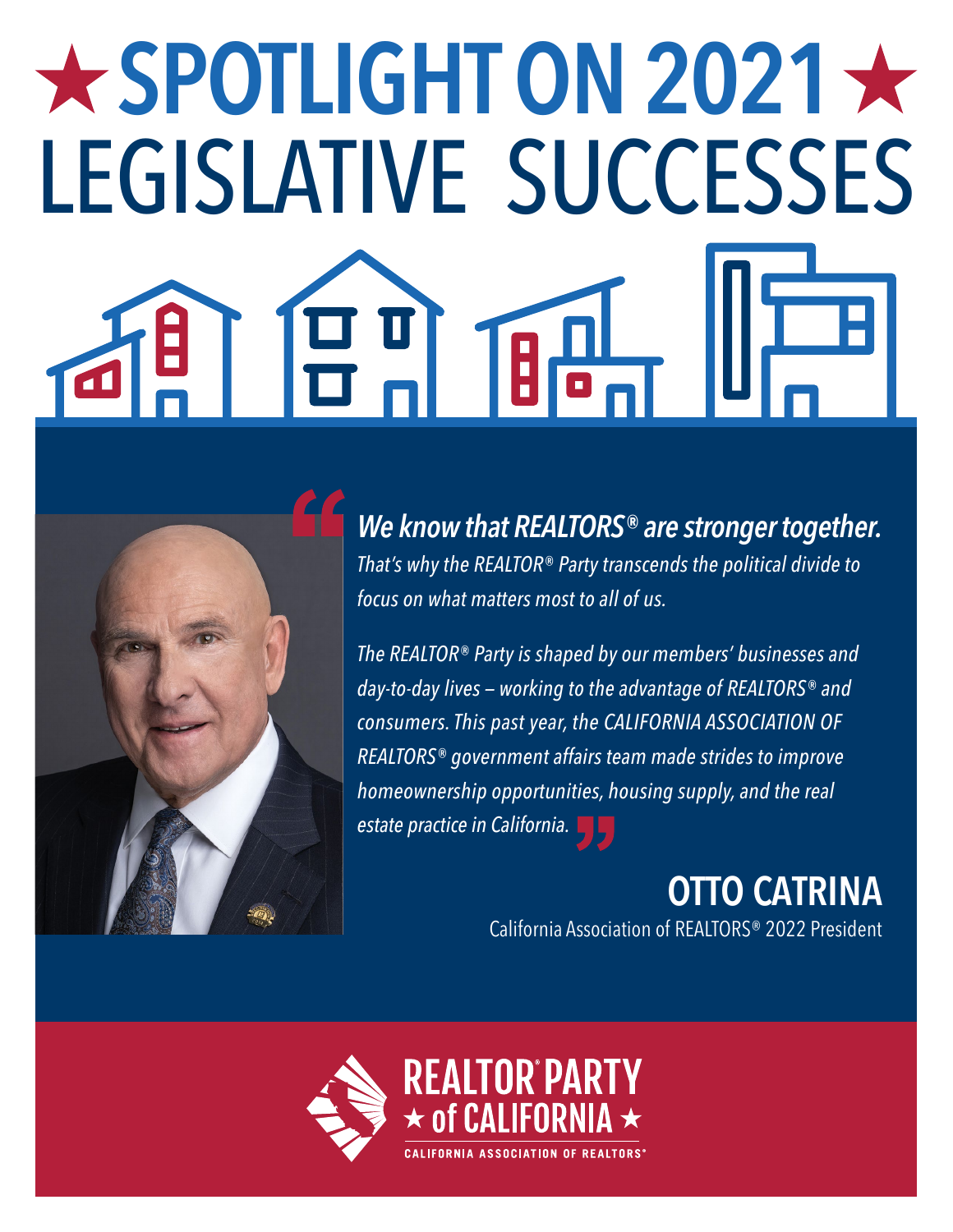**The REALTOR® Party actively supported and shepherded legislation to address some of California's most serious housing supply challenges, expand homeownership opportunities, strengthen private property rights and fair housing.**

## **SB 7 (Atkins)**

Expedites the development of urban infill housing.

## **SB 8 (Skinner)**

Extends the ability to accelerate the approval of housing projects consistent with local planning, zoning and design.

## **SB 9 (Atkins)**

Expands homeowners' ability to utilize their property to create two units on a property and, for those homeowners who commit to owning and occupying at least one of those units for three years, the power to split lots and build an additional two units.

## **SB 10 (Wiener)**

Empowers local governments to choose to enact laws to streamline certain CEQA planning requirements to construct more development near specified public transit high-density areas.



#### **Advocacy that benefits Homeowners & Neighborhoods**

The REALTOR® Party's advocacy resulted in a critical change to SB 9, requiring development on new lot splits only be allowed for individuals who commit to owning and occupying one of the units for three years. This is intended to help protect community character and commitment. **[For more information on](https://www.car.org/login?returnUrl=%2Friskmanagement%2Fqa%2Fmiscellaneous-folder%2FSB9)  [SB 9, please CLICK HERE.](https://www.car.org/login?returnUrl=%2Friskmanagement%2Fqa%2Fmiscellaneous-folder%2FSB9)**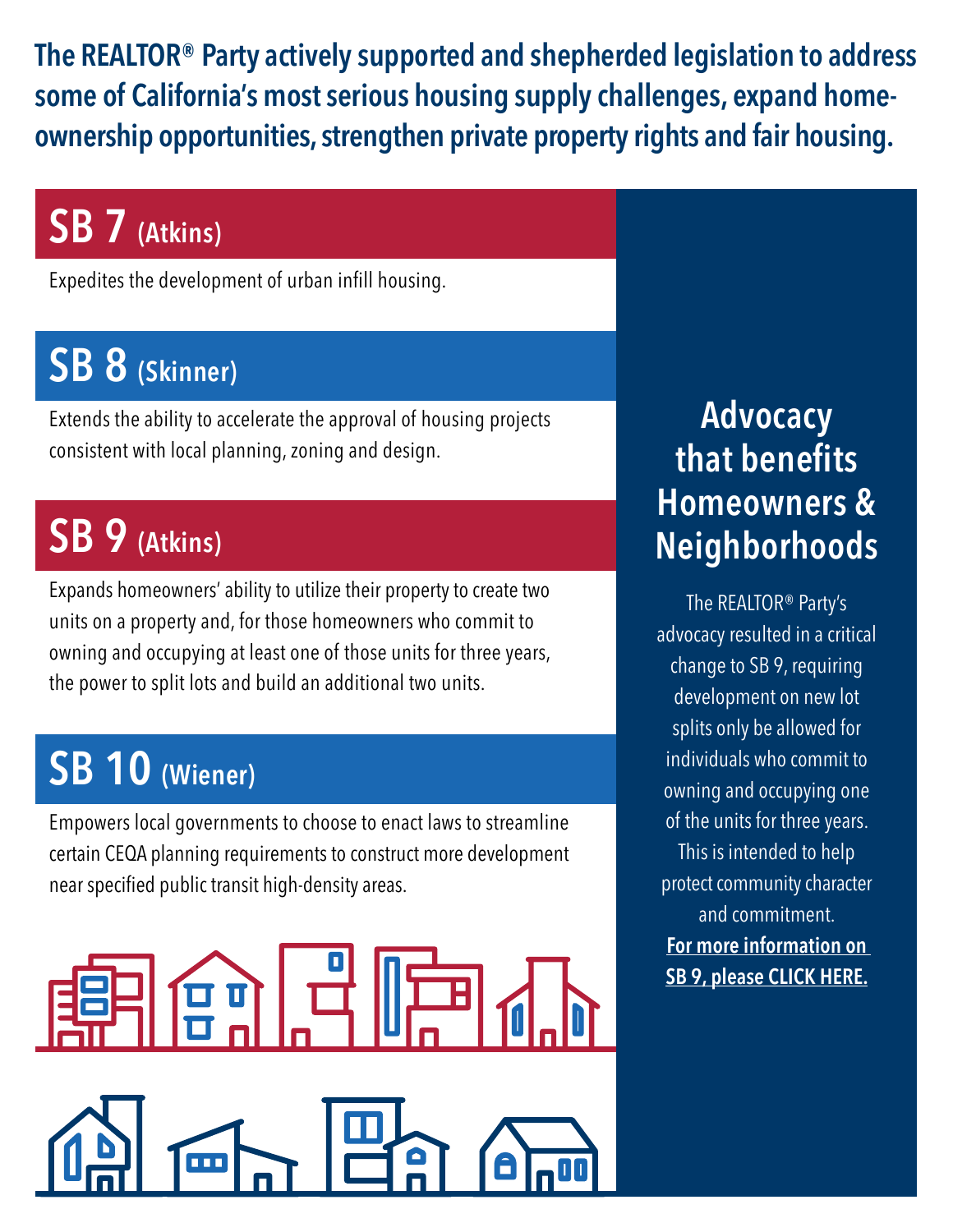#### **The REALTOR® Party successfully advocated to safeguard and expand fair housing opportunities.**



**AB 491 (Ward and Gonzalez)** bans discrimination in mixed-income multi-family structures by providing all residents with the same access to common entrances, areas, and amenities.

**AB 571 (Mayes)** eliminates duplicative costs when building low- and moderate-income housing units.

**SB 263 (Rubio)** updates current fair housing training to be more robust and relevant, and requires real estate licensees to take implicit bias training as a part of their continuing education renewal requirements.

**AB 948 (Holden)** and **AB 1466 (McCarty)** AB 948 helps prevent appraisals from being affected or influenced by illegal discriminatory factors and AB 1466 makes it easier to remove illegal discriminatory restrictive covenant language from deeds.

#### **The REALTOR® Party is promoting intergenerational wealth opportunities.**



**AB 633 (Calderon)** provides needed legal protections to ensure all parties receive a fair share of an inheritance and best value for the inherited property when there are multiple heirs and no will or trust.

#### **The REALTOR® Party protects your brand and business.**

**AB 830 (Flora)** REALTORS® now can legally use their former surname to conduct business as this new law allows licensees who get married to

change their names, but still get the benefit of the goodwill gained with their former surname.

#### **The REALTOR® Party successfully advocated to refine Proposition 19.**

Proposition 19 creates new benefits for homeowners who are 55 years of age or older, disabled, or victims of wildfire by removing unfair location and price restrictions and allowing them to transfer the tax base of their home to a new home anywhere in the state. **SB 539 (Hertzberg)** provides clarifications to create consistency and certainty for the implementation of Proposition 19.